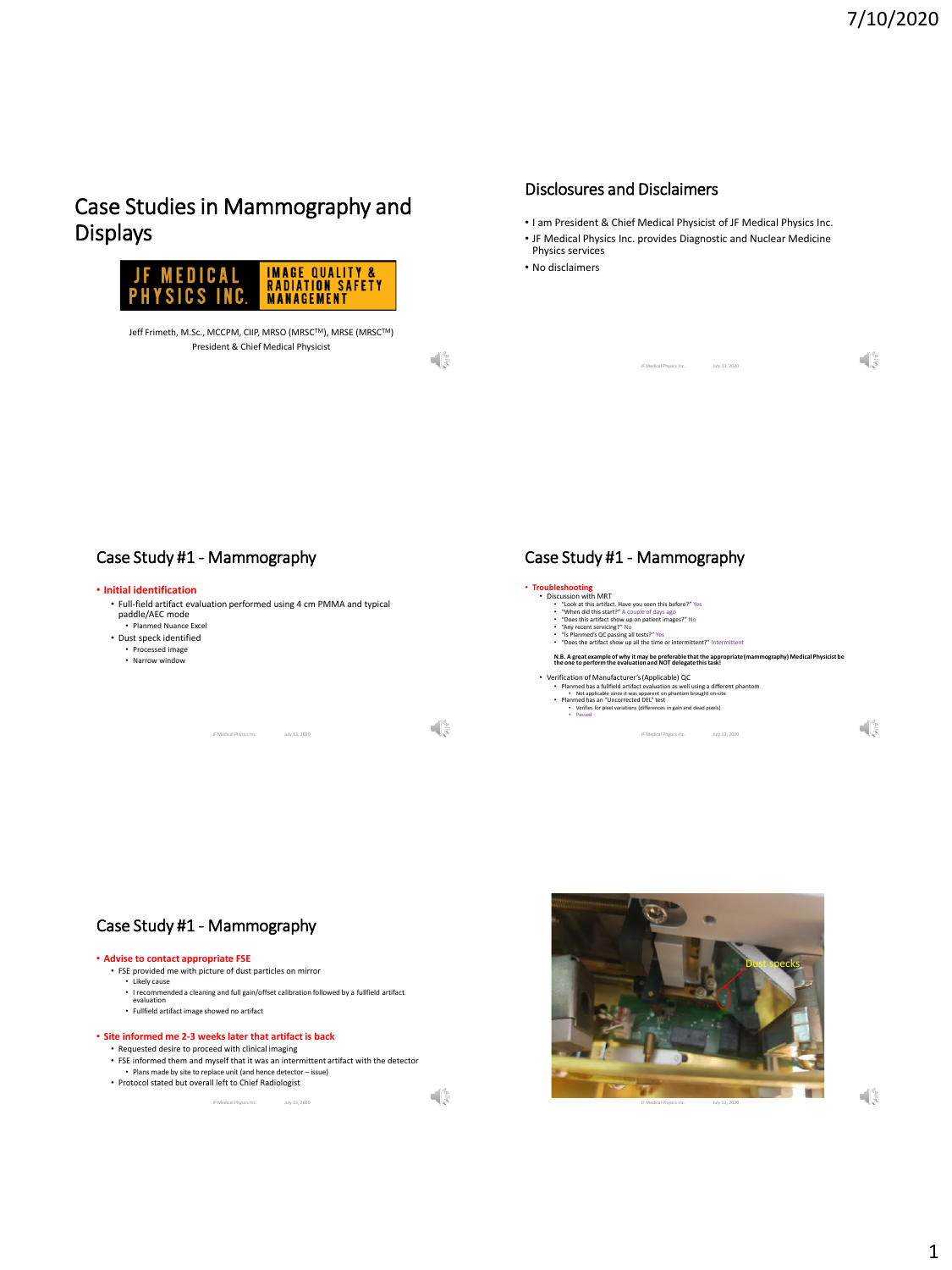## Case Study #2 - Mammography

- **Facility received the following comments upon RMI phantom review from CAR (Canadian Association of Radiologists)**
	- textured background
	- image processing (blotches)
	- fibre-like artifact by first speck group
- **RMI phantom image sent to me from facility** • For processing/presentation images sent
	- I had agreed with textured background Image acquired with AEC and spoke with vendor to increase AEC target dose (so long as 3 mGy limit in-place)
	- No blotches seen nor was there a fibre-like artifact

July 13, 2020





## Case Study #3 - Mammography

### • **Initial Identification**

- Accredited facility
- Upon imaging flatfield phantom, significant detector non-uniformities were observed (and measured)

JF Medical Physics Inc. July 13, 2020

- Very blotchy
- Including along CW

 $\sqrt{\frac{2}{5}}$ 

### Case Study #3 - Mammography



### Case Study #4 - Displays

#### • **Initial identification**

• Poor observation of alphanumerics of AAPM TG18-QC test pattern in black box on both displays (9 – left;  $11 -$ right) • Mid-grey and white boxes showed sharp and legible alphanumerics (all 14) • 5% contrast box barely visible • 95% contrast box easily visible

JF Medical Physics Inc. July 13, 2020





# Case Study #4 - Displays

#### • **Troubleshooting** • Set of Barco displays

- "MediCal QAWeb calibration software supplied?" No
- If MediCal QAWeb used, the last Conformance Test report would have been reviewed • GSDF validation
- LR, Lamb, Lmin('), Lmax(') can also be determined

#### • **Road Map for Facility**

• Recommended that displays be immediately discontinued for diagnostic use and have appropriate calibration software installed • Configured to required Federal/Provincial/State standards -- none

JF Medical Physics Inc. July 13, 2020

• Configured to ACR-AAPM-SIIM Electronic Practice Standard for Medical Imaging -- appropriate<br> $\frac{1}{2}$ 

 $\mathbb{R}^3$